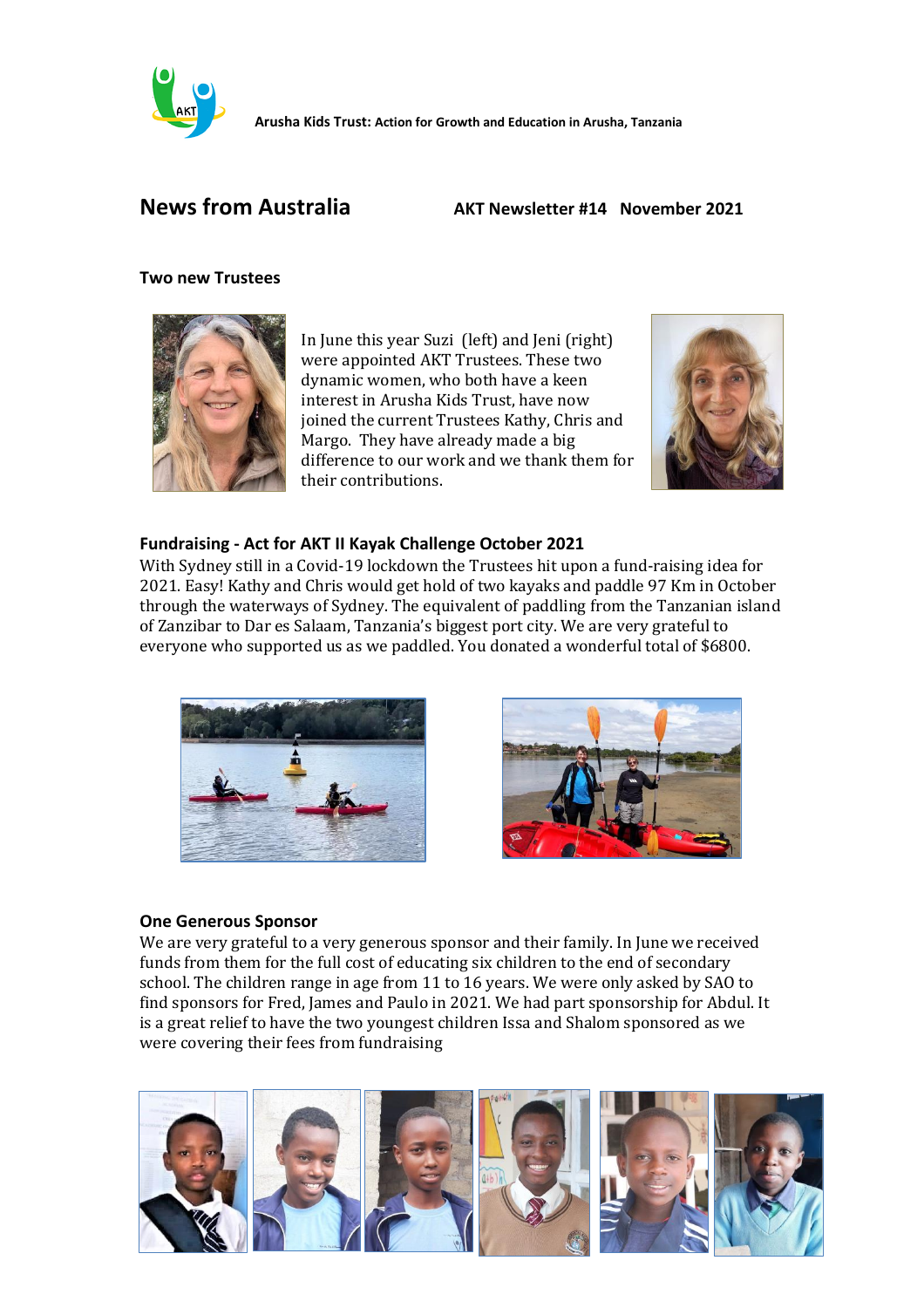# **News from Tanzania**

#### **Keeping in Touch**

Thank goodness we live in this age of connectivity. We haven't been able to go to Tanzania for almost two years but we are in constant contact with the school principals and the SAO carers through email and WhatsApp. Maintaining good relations with all these people is really important. We are constantly receiving news and updates about what is happening for the children sponsored through AKT. We work hard to pass on relevant information to sponsors about the student they support.

Here are a few highlights of milestones some students have reached.

#### **Haradali Primary School**

# **Graduation – Jackline and Abdul**

We are pleased to report that Jackline and Abdul both graduated with a grade A in the national PSLE exams. They each have a place at Haradali Winners Secondary School for 2022.







#### **Blue Sky Primary School**

#### **Graduation – Paulo and James**

Paulo (l) and James (r) boarded at Blue Sky Primary this year as they prepared for the national PSLE end of primary exams. We are really pleased that they both achieved a grade B and will study at Unambwe Secondary School next year. Here they are on Graduation Day.

#### **Unambwe Secondary School**

#### **Elizabeth and Raymond Graduate**

Elizabeth is in her 20's. Four years ago she was working at SAO and asked us to sponsor her to secondary school. They don't have their exams results yet but we anticipate she will achieve high marks in the CSEE end of secondary exams. Two years ago Raymond sat the CSEE after attending a Government Secondary School. He failed the exams and asked if we would help him to re-sit. He asked if he could repeat forms 3 and 4. We are so proud of these two who have worked so hard. That's a Graduation Cake by the way.